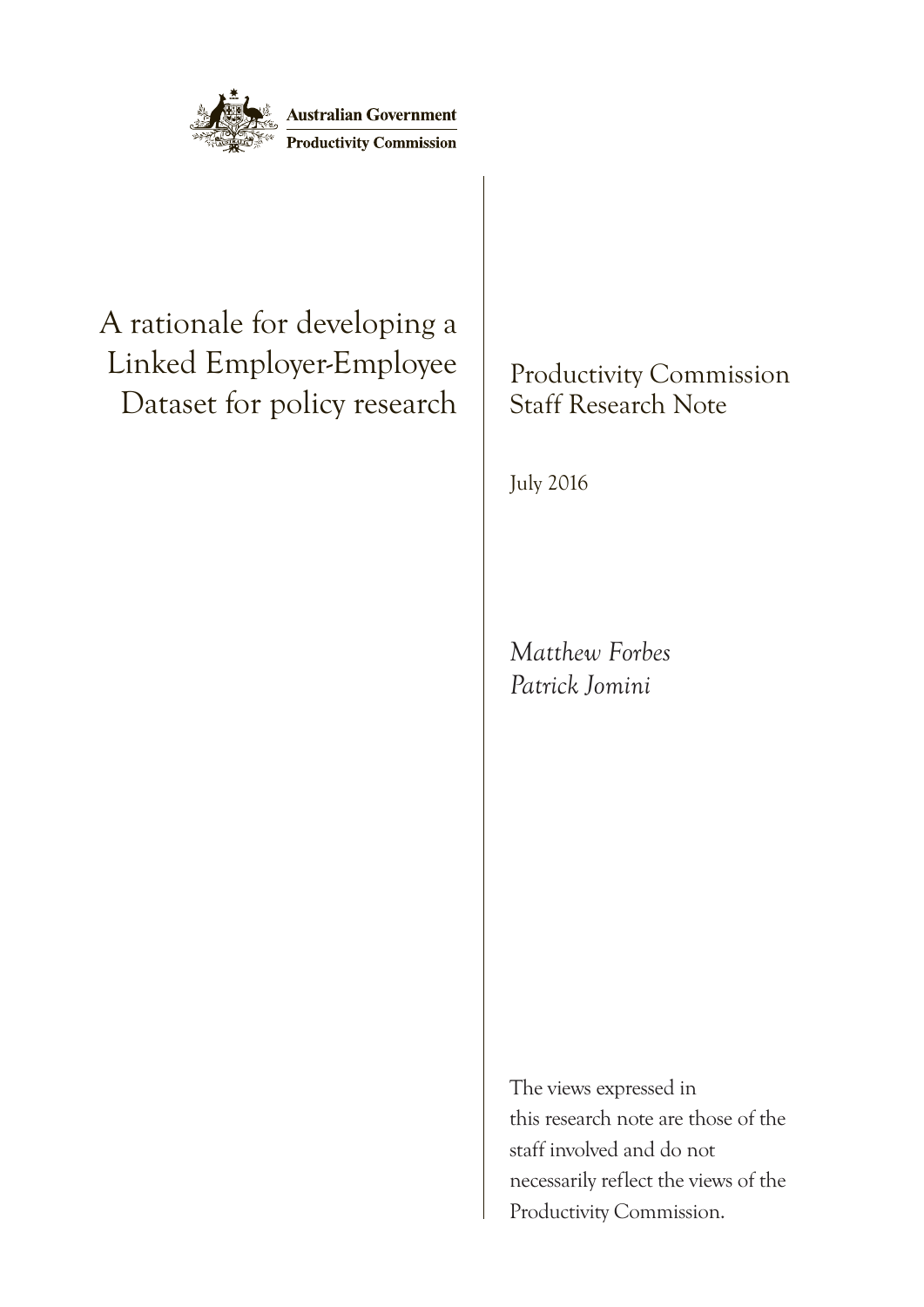#### **Commonwealth of Australia 2016**



Except for the Commonwealth Coat of Arms and content supplied by third parties, this copyright work is licensed under a Creative Commons Attribution 3.0 Australia licence. To view a copy of this licence, visit [http://creativecommons.org/licenses/by/3.0/au.](http://creativecommons.org/licenses/by/3.0/au) In essence, you are free to copy, communicate and adapt the work, as long as you attribute the work to the Productivity Commission (but not in any way that suggests the Commission endorses you or your use) and abide by the other licence terms.

#### **Use of the Commonwealth Coat of Arms**

For terms of use of the Coat of Arms visit the ['It's an Honour'](http://www.itsanhonour.gov.au/coat-arms/index.cfm) website: [http://www.itsanhonour.gov.au](http://www.itsanhonour.gov.au/)

#### **Third party copyright**

Wherever a third party holds copyright in this material, the copyright remains with that party. Their permission may be required to use the material, please contact them directly.

#### **An appropriate reference for this publication is:**

Forbes, M. and Jomini, P. 2016, A rationale for developing a Linked Employer-Employee Dataset for policy research, Productivity Commission Staff Research Note, Canberra, July.

#### **Publications enquiries**

Media and Publications, phone: (03) 9653 2244 or email: maps@pc.gov.au

#### **The Productivity Commission**

The Productivity Commission is the Australian Government's independent research and advisory body on a range of economic, social and environmental issues affecting the welfare of Australians. Its role, expressed most simply, is to help governments make better policies, in the long term interest of the Australian community.

The Commission's independence is underpinned by an Act of Parliament. Its processes and outputs are open to public scrutiny and are driven by concern for the wellbeing of the community as a whole.

Further information on the Productivity Commission can be obtained from the Commission's website [\(www.pc.gov.au\)](http://www.pc.gov.au/).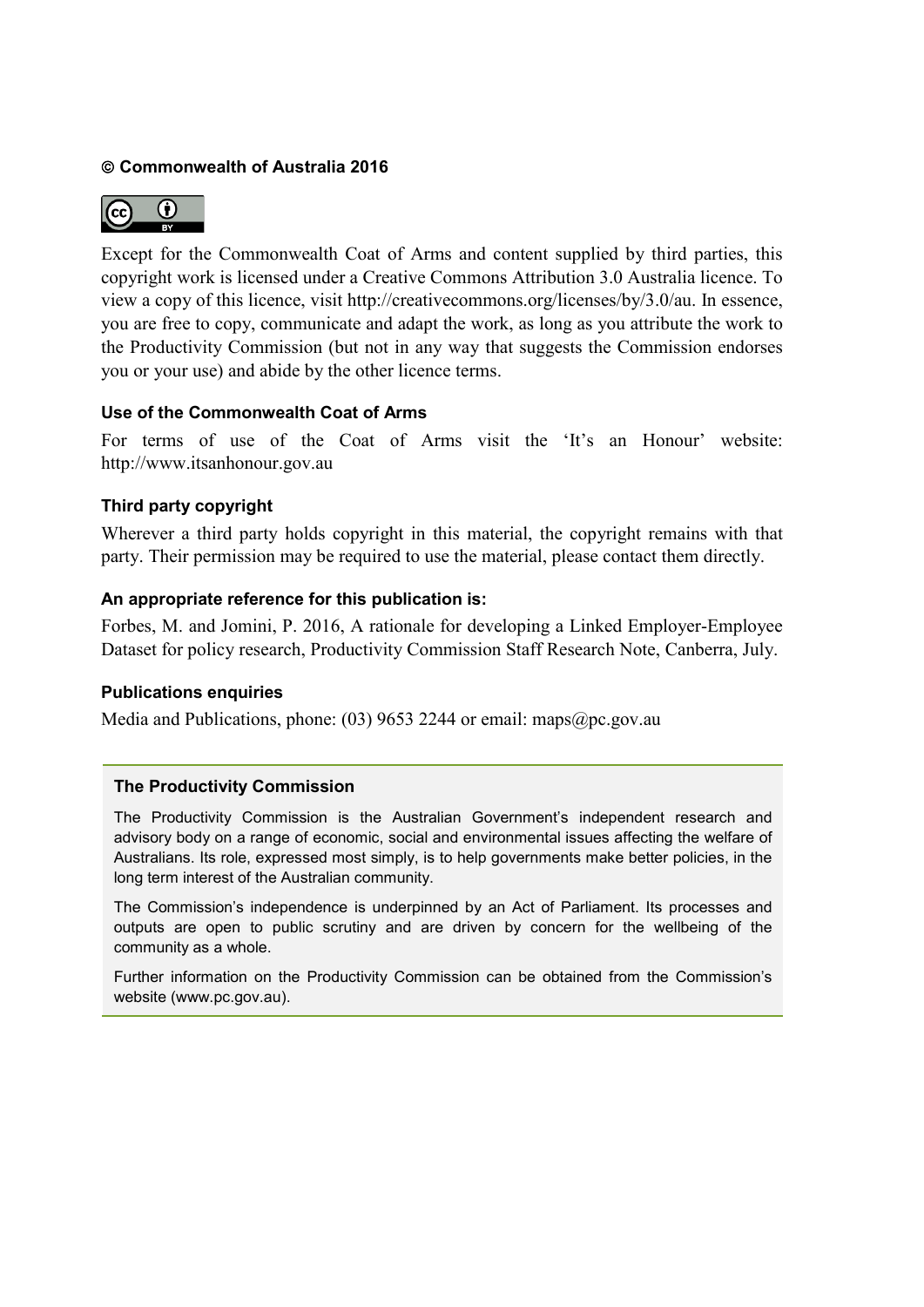# A rationale for developing a Linked Employer-Employee Dataset for policy research

#### **Key points**

- Linked employer-employee datasets (LEEDs) have been used to study labour productivity, firm profitability, job creation, wage determination, and the effects of policies and business practices on employees and on firms.
	- LEEDs combine information about employees, their jobs and their employers in a consistent framework.
	- LEEDs allow researchers to separate effects associated with employees from those associated with employers.
	- Longitudinal LEEDs can be used to make causal inferences about the effects of policy change, study employment transitions and business growth.
- The ABS Foundation LEED is a prototype LEED based on personal income and business tax records for 2011-12.
	- The Foundation LEED contains few variables, which limits its use for policy analysis.
- A LEED could be a primary source of information about business and labour markets in Australia. A LEED that covered all businesses and individuals paying tax would support analyses at detailed industry and occupational levels.
- Producing a LEED for policy research, requires that the Foundation LEED:
	- make better use of existing source data by including more variables and reporting continuous values where possible
	- use existing source data to produce a longitudinal series
	- be accessible to researchers outside government.
- The lessons learned from producing the Foundation LEED will provide valuable guidance in producing a longitudinal Australian LEED.
- In the longer term, it would be desirable to incorporate information that is not currently collected as part of the taxation system in the LEED. This would ideally include:
	- employee hours (which might be collected with the shift to Single Touch Payroll)
	- the education levels of employees (which could be obtained by linking with Commonwealth higher education student records)
	- the method used to set pay (which might be collected through Single Touch Payroll)
	- a measure of capital stock (which would require further investigation).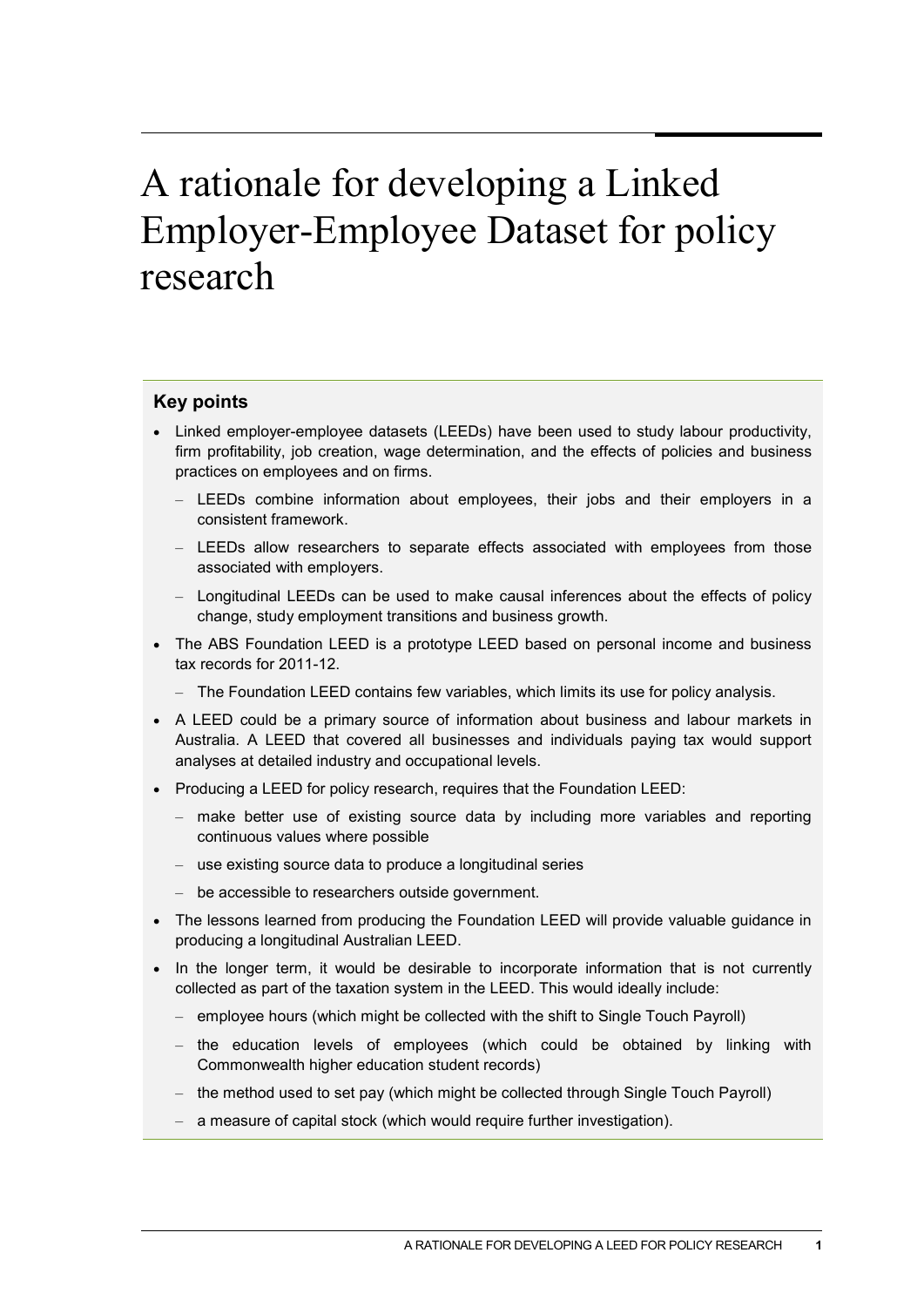The ABS Foundation Linked Employer-Employee Dataset (Foundation LEED) is an experimental dataset that seeks to remedy the absence of a representative Australian LEED. This research note provides an overview of how a LEED can be used to better inform policy.<sup>[1](#page-3-0)</sup> It then describes the Foundation LEED in its current form, and provides suggestions to develop it into a tool for policy research.

The ATO and the ABS are to be congratulated for making the data available and pursuing the development of an Australian LEED. Collating information about both labour supply and demand in a single dataset will allow improved analysis of the factors affecting labour market outcomes. That said, more effort is required to transform the Foundation LEED into a dataset that can be used for policy analysis. The Commission would encourage the ABS to further develop the Foundation LEED as it could become a very important resource for understanding labour market and business dynamics, and designing better policy interventions over time.

# **1 What is a Linked Employer-Employee Dataset?**

Matched data about employees and employers provide opportunities to analyse the effects of policies on labour productivity, job creation and the determinants of wage and employment outcomes. The linked information on the labour market and business performance is needed because 'the outcomes of interest in every one of these areas are jointly determined by workers' and employers' behaviour' (Hamermesh 1999, p. 38).

LEEDs are superior to datasets that provide separate information about employee behaviour and outcomes, and about the performance of businesses (box 1). This is because LEEDs allow researchers to identify the effects of policy changes on both sides of the labour market — on employees (labour supply) and employers (labour demand). Without linked data, analysis of labour market outcomes cannot account for the role of *both* employee and employer characteristics in explaining these outcomes (Jensen 2010, p. 209). For example, using the Housing, Income and Labour Dynamics of Australia survey to examine the determinants of wages does not account for the profitability of the employer, its investment and capital stock, or the degree of competition in the markets in which it operates. All of these factors affect wages and employment. Similarly, examining firm productivity using the Business Longitudinal Database does not account for the composition and characteristics of firms' workforces, which affect this outcome.

As noted by Hamermesh, the fundamental justification for linking employer and employee data stems from the fact that 'most labo[u]r market outcomes result from activities on both sides of the market' (1999, p. 26). A failure to consider firm effects when looking at the determinants of labour market outcomes can result in omitted variable bias, which can lead to inaccurate or misleading conclusions (Abowd and Kramarz 1999, p. 23). It is similarly

 $\overline{a}$ 

<span id="page-3-0"></span><sup>1</sup> The authors would like to thank the experts who shared their knowledge and thoughts about Linked Employer Employee Data. They are also grateful to Diane Braskic at the Australian Bureau of Statistics and Dr Jenny Gordon at the Productivity Commission for their comments on earlier drafts of this note.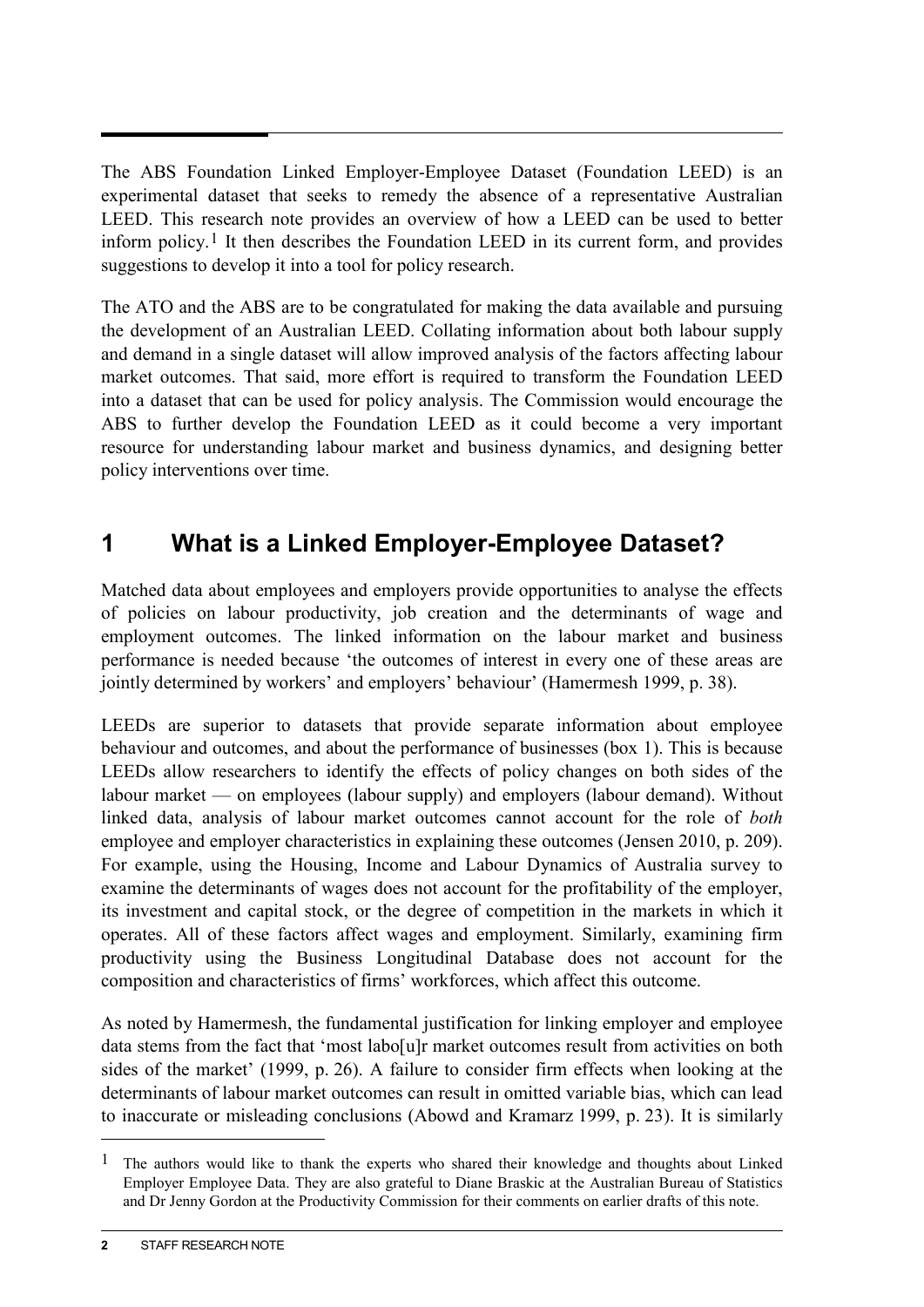important to account for workforce characteristics (such as education and experience of the workers) when considering business outcomes.

#### Box 1 **Types of Linked Employer-Employee Datasets**

There are two main types of LEEDs:

- Cross-sectional LEEDS include a broad range of covariates at a point in time, including detailed information about workplace policies and practices, and human capital characteristics. Cross-sectional LEEDs are typically survey based.
- Longitudinal LEEDs track employees and firms over time, and are well-suited to analysing the relationship between the progress of the firm (labour productivity, growth in employment, firm survival) and that of its employees (wages, tenure). Longitudinal LEEDs are often based on administrative data sources. The time dimension can allow causal inferences about the effects of changes. It also allows some fundamental questions, such as whether productivity change can be attributed to a stable set of firms or to a process of creative destruction, to be examined.

The source of data for the LEED will affect the type of information included as well as the coverage of the dataset. A LEED derived from administrative data sources is likely to be limited by the purpose for which the data was originally collected, but may have a broad or even comprehensive coverage. An administrative LEED consisting of routinely collected data can be made into a longitudinal dataset more easily than a survey-based LEED. Conversely, a LEED derived from a survey is likely to have more limited coverage, but may include a richer source of information about workplace practices and outcomes. Survey-based LEEDs can contain specifically tailored questions that allow analysis of workplace practices (for example, details of workplace agreements) that are not be documented in administrative datasets.

It is possible to produce mixed LEEDs which combine administrative data with survey data, although data compiled from multiple sources can be difficult to use and interpret. This can allow longer-term analysis of the effects of changes in workplace practices (recorded in survey data) on firm and employee outcomes that are collected in longitudinal administrative data. LEEDs ideally distinguish between firms and workplaces, with the latter having a geographic location that allows location based policies to be analysed.

At the firm or activity/workplace level, LEEDs can include information about firm outputs, profitability, capital investment, revenue, workforce size and characteristics, location, industry, workplace policies and practices, adoption of new technologies, and workplace education and training. At the employee level, LEEDs can include variables describing workers' age, sex, labour market experience, education levels, occupation, wages earned, hours worked, job tenure and method of pay determination. LEEDs may also include information about the different jobs held by an individual.

*Source*: Bryson and Forth (2006).

Collating and linking information about employers and employees over time, in a longitudinal dataset, allows causal inferences to be made about factors that are associated with changes in either firm or employee outcomes (Bryson and Forth 2006, p. 2). As a longitudinal LEED tracks firms and employees over time, it can be used to identify whether a policy shift precedes or follows a change in employee or business outcomes. A longitudinal LEED also allows for more sophisticated analytical techniques where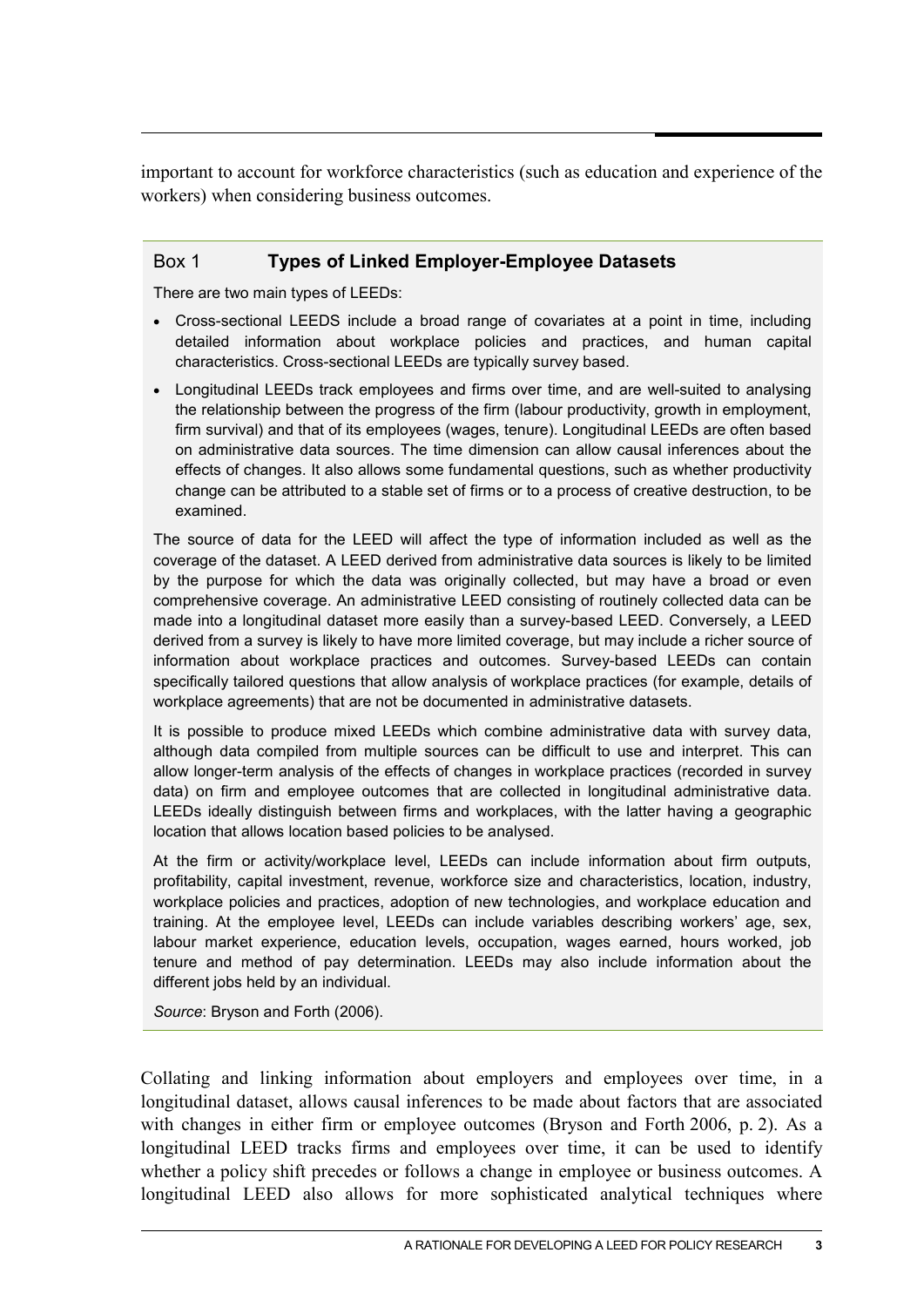unobserved variables, such as workers' cognitive skills, or a firm's entrepreneurial spirit can be taken into account.

A longitudinal LEED allows firm dynamics to be analysed. Changes at the firm level can be identified, including firm entry and exit, growth and decline, mergers and acquisitions, and changes in workplace practices. Employment dynamics include transitions between jobs, wage changes, geographical mobility, and movement in and out of the labour force. Where employee data is linked to transfer payment data, such as Centrelink payment records, it also becomes possible to analyse transitions between employment and unemployment (Hildreth and Pudney 1999, p. 3).

The use of administrative data is a critical factor in creating a successful LEED. It is difficult in a survey to ensure that both the employer and employee levels are *representative* of their respective populations. A non-representative sample means that any conclusions only apply to the sample and inferences about a policy change cannot be applied more broadly. This is likely to be a problem with LEEDs drawn from surveys where there are difficulties eliciting responses from businesses or their employees. Surveybased LEEDs, such as the 2014 Australian Workplace Relations Survey (FWC 2015), can suffer from low employer response rates.

To avoid sampling problems, LEEDs can be sourced from administrative data, which typically include records for an entire population. But it can be difficult to obtain appropriate economic variables from administrative sources (Hildreth and Pudney 1999, p. 3). For example, Chien and Mayer (2015) use a precursor to the ABS Foundation LEED to describe Australian firms. They note that the absence of key measures of labour inputs such as hours worked, educational attainment and experience, and the absence of information about capital stocks, limits their ability to examine labour productivity.

# **2 How does a LEED assist in policy research?**

A LEED provides a unique perspective on the performance and outcomes of employers and employees. From a policy perspective, this includes an opportunity to identify and test what factors affect:

- labour market outcomes
- productivity at the firm, industry and aggregate levels.

## **Determinants of labour market outcomes**

Labour market outcomes such as employment, tenure, worker displacement and wages are affected by a multitude of policies that influence both the behaviour of employees and the firms that employ them. Much of the research into the determinants of labour market outcomes focuses solely on the supply of labour — individual employees and their characteristics. Little attention is paid to labour demand. The role of employers in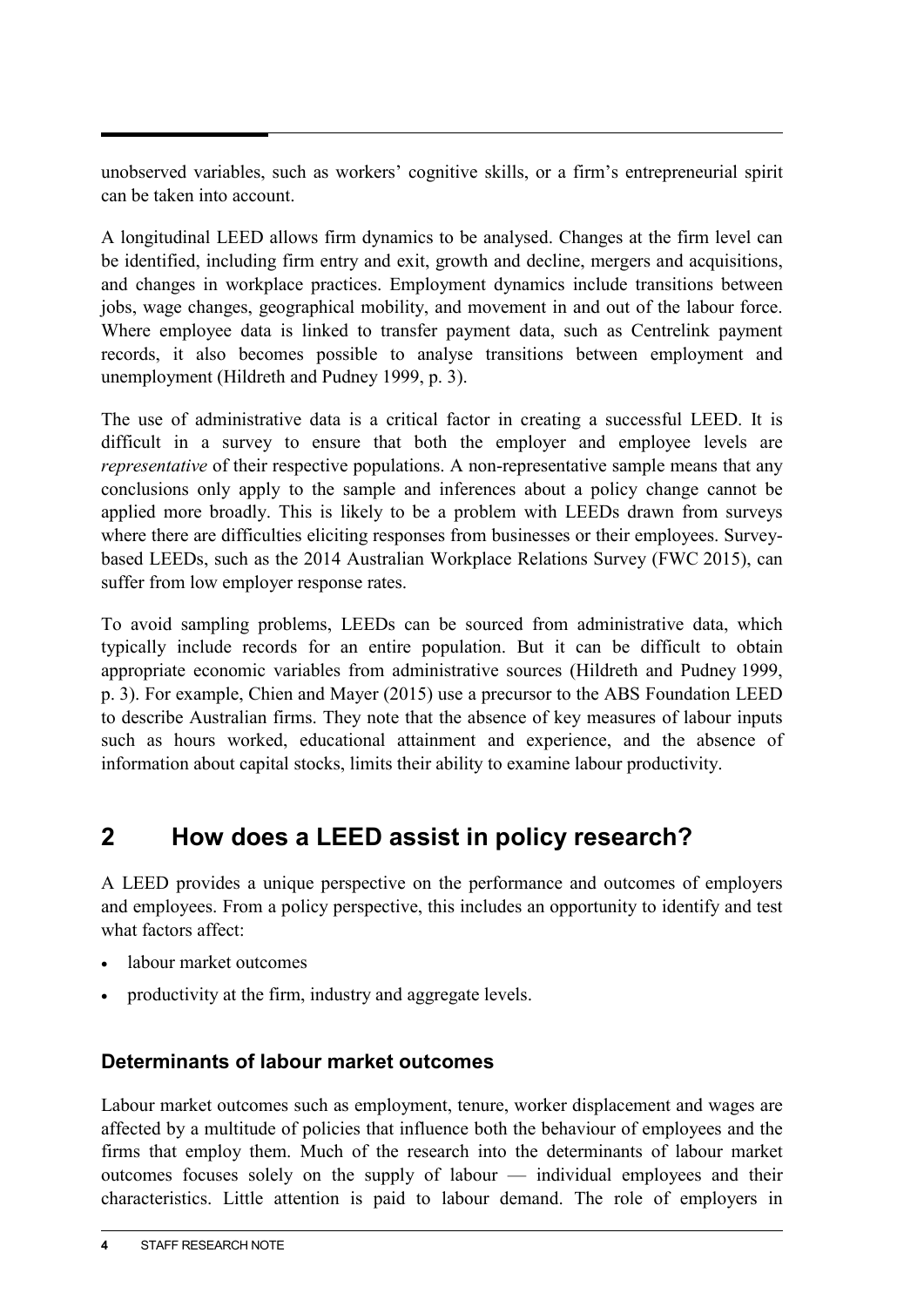determining labour market outcomes, other than possibly the industry in which they operate, is largely ignored. This is because the data is rarely available.

Ignoring the demand side is detrimental to analyses that seek to explain differences in labour market outcomes:

[B]oth firms *and* workers play important roles in explaining observed differences in the earnings and productivity of individual workers; to ignore the effects of one would be to overstate the effects of the other. (Jensen 2010, p. 210)

By bringing together information about both labour supply and demand, linked data allows a more accurate analysis of factors affecting labour market outcomes. For example, this provides the opportunity to look at drivers of wage differences *within* firms, as well as across the labour market as a whole (Heinze and Wolf 2010). By taking into account firm factors, Heinze and Wolf (2010) find that the gender wage gaps differ across sectors in Germany. This type of evidence can be used to inform policies that seek to reduce pay inequality.

With a longitudinal LEED, it is possible to examine job creation and job destruction across the economy. Further, LEEDs can be used to examine costs associated with business closure, the results of which would be used to guide industry assistance policy (Hijzen, Upward and Wright 2006).

A LEED that covers all firms and employees can be used to explain how employment change occurs across industries, occupations or geography. For example, it could be used to understand how changes to the Automotive Transformation Scheme and other forms of assistance affect automotive manufacturing businesses or employees.

Similarly LEEDs can be used to analyse the effects of firm closure on displaced employees. For example, Margolis (2006) uses a French LEED to find that workers who experience unemployment following mergers or acquisitions often find employment relatively easily. This suggests that employment services do not need to target workers made redundant as a result of mergers and acquisitions.

In order to examine labour market transitions (from one job to another, or from low to higher paid employment, for example) it is necessary to follow employees over at least two periods to see how many remain employed and how many move to other firms or to other jobs. This is of particular interest for evaluating whether structural adjustment packages achieve their desired outcome. A longitudinal LEED that includes information about employee education, can be used to evaluate how education, employment and industry policy changes might affect employer and employee outcomes over time. For example, it could allow an analysis of the career progression of graduates, and an assessment of returns to investment in higher education.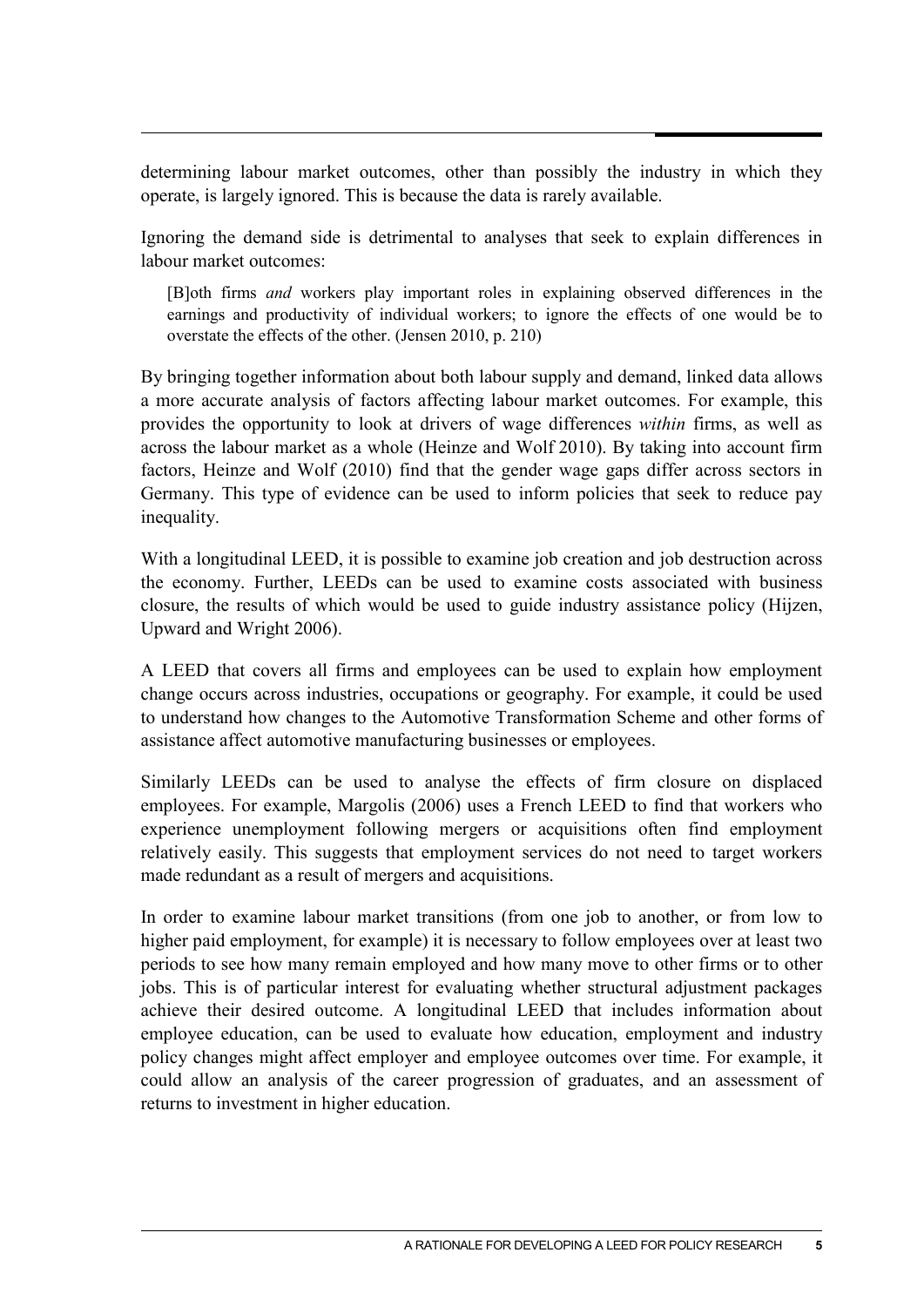### **Productivity outcomes**

Productivity at the firm, industry and economy-wide levels is affected by the characteristics of both workers and employers. A LEED that provides information about business outcomes, and capital and labour inputs over time could be used to provide insights into how policy changes, combined with firm and employee characteristics, might relate to changes in productivity.

A LEED could, for example, assist in unpacking why leading firms can achieve high rates of productivity growth, while the overall average performance is underwhelming, as the OECD (2015) observed (figure 1). In this manner, Chien and Mayer (2015) use a precursor of the ABS Foundation LEED to describe characteristics of the most productive Australian firms.



**a** The 100 firms with the highest average labour productivity in each 2-digit sector are considered frontier firms. All other firms are 'non-frontier' firms.

*Data source*: Figure 2.2, OECD (2015).

At the firm level, productivity is likely to be affected not only by the characteristics of the firm and the fortunes of the industry in which it operates, but also the characteristics of its employees (Guest and Stewart 2011). For example, causal inferences about the effects of human resource management practices on firm and workplace-level productivity and performance can be tested with longitudinal LEED data (Anderson et al. 2007).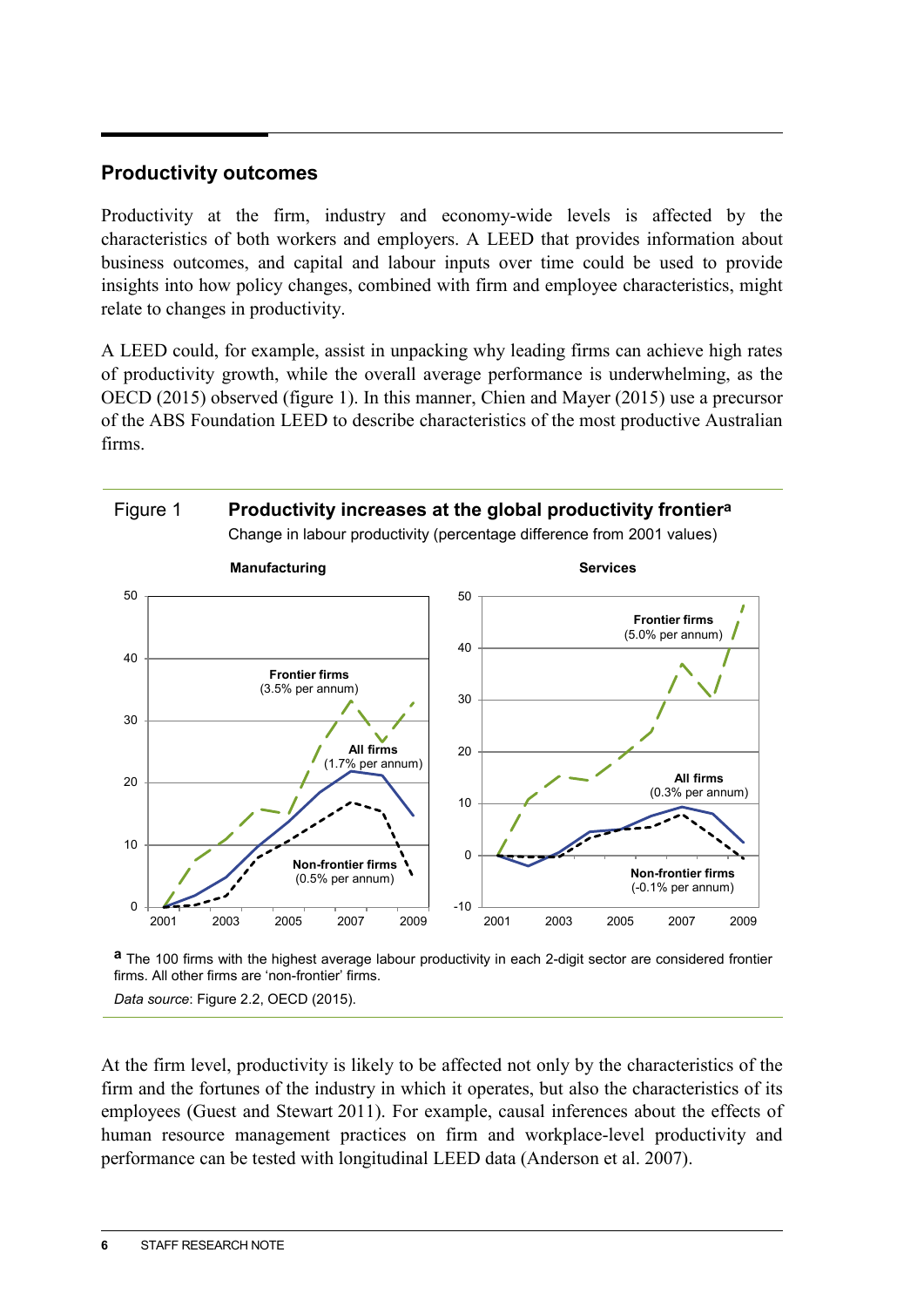The applications of LEEDs in this way are numerous. Where LEEDs incorporate information about workplace practices, technology use, industry regulation and research and development, they have been used to identify the association of these factors with productivity at the firm level (Andersson et al. 2008; Cottini, Kato and Westergaard-Nielsen 2011; Haltiwanger, Lane and Spletzer 1999; Mahlberg et al. 2013; Parrotta, Pozzoli and Pytlikova 2012; Turcotte and Rennison 2004).

Further, a LEED provides an opportunity to estimate productivity figures from the same data source — currently productivity estimates in the ABS' National Accounts are computed using estimates from separate surveys. If a LEED included detailed information on labour and capital inputs, it would be possible to calculate labour productivity and multifactor productivity estimates in greater detail — including at the firm level — than currently possible with the National Accounts. If the LEED were to become part of the National Accounts in the future, National Accounts estimates would become consistent with those derived from the LEED.

# **3 The ABS Foundation LEED**

The ABS has recently constructed an experimental LEED that provides information on employees, their earnings, their jobs and the businesses that employ them. Referred to as the 'Foundation LEED', it is a prototype dataset built from 2011-12 personal income tax and business tax data from the Australian Taxation Office (ATO).[2](#page-8-0) It was intended to demonstrate that constructing such an integrated dataset was both feasible and useful (ABS 2015a).

The Foundation LEED consists of separate employee, job and business files. Entries in the jobs file can be linked to both businesses and employees, with individual employees able to have multiple jobs, and be employed by multiple businesses. It includes information about 10.3 million individual employees who held 13.3 million jobs at about 683,000 businesses.[3](#page-8-1)

# **Foundation LEED source data**

-

The Foundation LEED is comprised of information from the Personal Income Tax (PIT) dataset, and the Expanded Analytical Business Longitudinal Database (EABLD) (ABS 2015a).

<span id="page-8-0"></span><sup>2</sup> The Foundation LEED discussed here is the product of the 'LEED Foundation projects'. The dataset referred to as the Foundation LEED in this paper is also referred to elsewhere as the 'Prototype LEED', the 'Experimental LEED', the 'LEED Foundation Projects Integrated Dataset' and the 'Experimental Statistics on Employee, Earnings and Jobs from Administrative Data, Australia 2011-12'.

<span id="page-8-1"></span><sup>3</sup> The Foundation LEED includes over 588,000 individuals who filed an income tax return, but could not be linked to a job or to an employer. It is possible that some of these represent owner-operators or workers on individual contracts. Further investigation is required to ascertain this, but it is likely that this LEED includes workers who are not employees.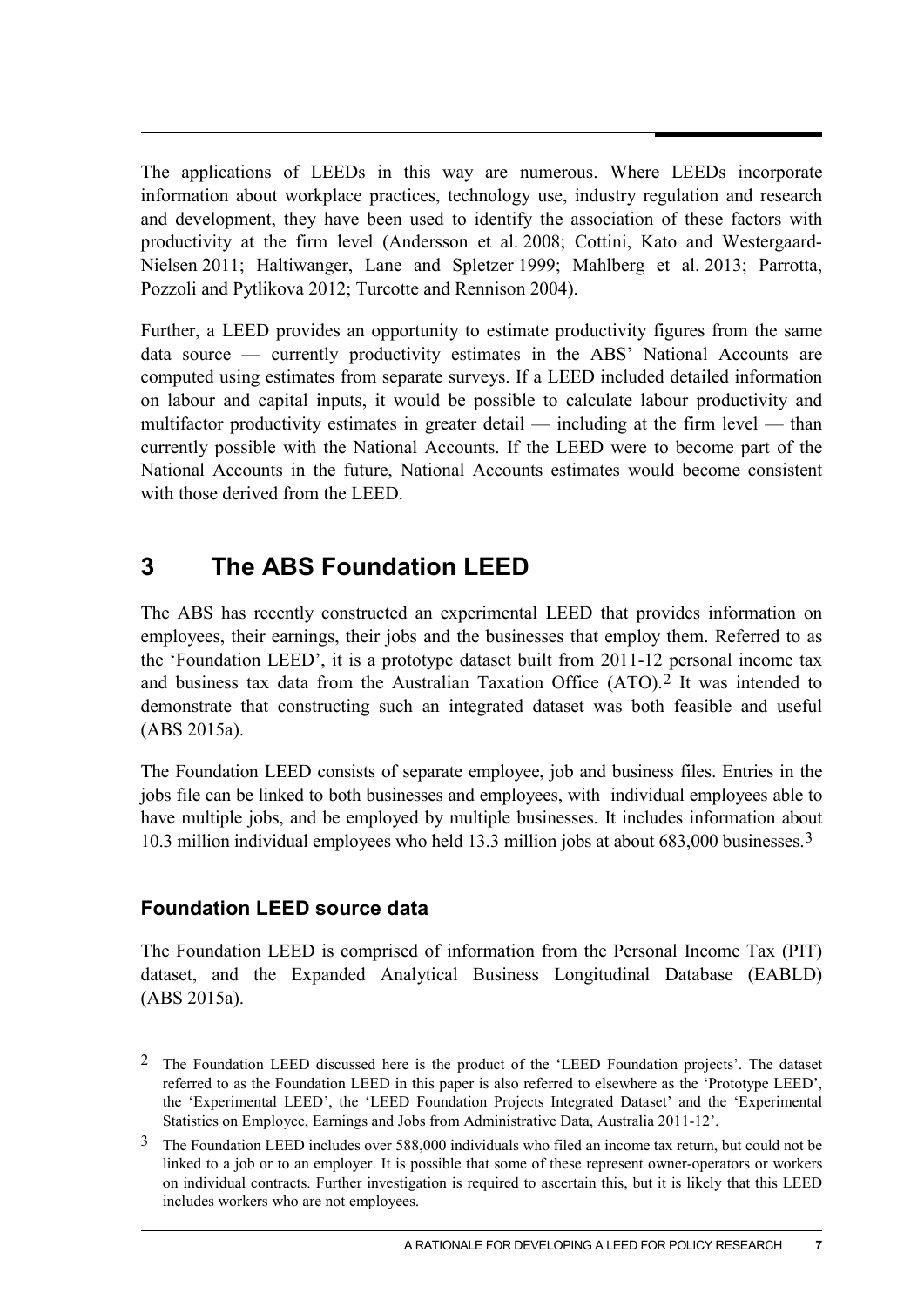The PIT dataset consists of person-level income tax data compiled for each individual who filed an income tax return with the ATO in 2011-12. Data items extracted from the PIT data for inclusion in the LEED include sex; age; occupation in main job; salary or wages; allowances, earnings, tips or director's fees; employer lump sum payments; attributed personal services income; employee share schemes data; fringe benefits; and employer superannuation contributions. The PIT data also includes an individual identifier that is used to link to other source data.

The EABLD includes financial information and business characteristics for all businesses active in the Australian economy in 2011-12 (ABS 2015b). It is based on the Australian Business Register, and includes data from three administrative ATO sources:

- *Business Activity Statements*, which report Goods and Services Tax obligations
- *Business Income Taxation* forms, which report taxable income or loss
- *Pay As You Go* (PAYG) data, which includes job-level information reported by employers about payments made to individual employees. In addition to gross payment amounts and information about dates of employment, the PAYG dataset includes employer and individual employee identifiers, which allows data from the EABLD and from the PIT to be linked.

Variables extracted from the EABLD for use in the Foundation LEED include information on the type of legal organisation, economic sector, industry, employment size and business turnover (ABS 2015a).<sup>[4](#page-9-0)</sup> However, the EABLD is a very rich and detailed data source, and could be used to provide a more detailed picture of business activities.

## **Limitations of the Foundation LEED**

Despite being a useful source of descriptive data, in its current form the Foundation LEED has two main limitations:

- As a cross-sectional dataset, the Foundation LEED cannot be used to examine trends over time, or to infer causal effects of policy change.
- The list of variables included in the Foundation is very limited (table 1).

A lot of important information, some of which is readily available from the administrative data sources, has not been included in the Foundation LEED.<sup>[5](#page-9-1)</sup>

The business file presents annual turnover and employment size variables as categorical variables. Converting continuous variables into categorical variables makes poor use of existing information, and limits their usefulness in quantitative analysis. The reasons

 $\overline{a}$ 

<span id="page-9-0"></span><sup>4</sup> Despite being described in documentation as being extracted for the Foundation LEED, the type of legal organisation and economic sector variables were not in the Foundation LEED variable list.

<span id="page-9-1"></span><sup>5</sup> It is recognised that accounting data, which is collected for tax purposes, may be very different from economic data. That said, the data provide a starting point for developing economically relevant variables.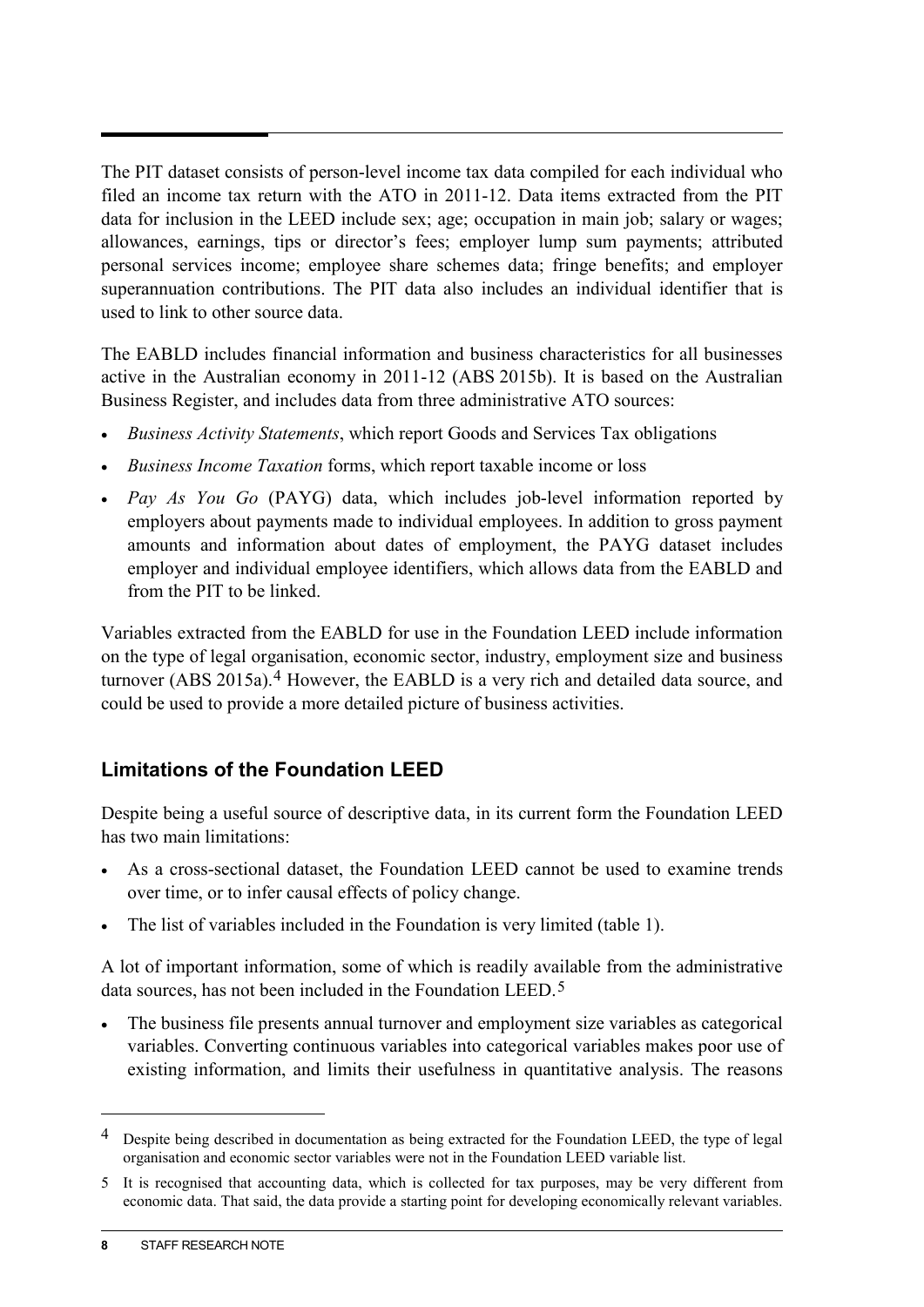for using categories are uncertain, but if for privacy reasons, then such concerns are unwarranted as there are a variety of other ways to ensure confidentiality without sacrificing the quality of the data.

- The business file excludes information about the legal status of the business, information required for the calculation of profits, expenditure data (including depreciation which could be used to estimate capital stock), research and development offsets, and tax paid. If there are concerns about the quality of these data, then including them for analysis would assist the ATO as researchers can utilise their skills to identify records where the data accuracy is uncertain. This means ensuring that researchers have a means to report back on the data issues they encounter. Such a feedback mechanism can assist both collectors and users of administrative data.
- The employee file excludes demographic information such as resident status, partner status, partner's income, superannuation contributions, different forms of income, information about tax offsets, deductions and expenses, and taxes paid. If the exclusion is for privacy or data quality reasons these issues should be addressed directly. If the aim is to keep the LEED to a manageable size, then attention is needed to identifying the most useful of the variables that are collected for administrative purposes. Usefulness should be assessed against the criteria of policy relevance — if a change in the variable is associated with different labour market or business behaviour, it should be included. Given the advances in storage, retrieval, and analytical methods, the number of variables should not need to be limited for technical reasons.

| rabie i<br><b>FOUNDATION LEED VANADIES</b>                |                                                                             |                                                                                                                                                         |
|-----------------------------------------------------------|-----------------------------------------------------------------------------|---------------------------------------------------------------------------------------------------------------------------------------------------------|
| Employee file                                             | Job file                                                                    | <b>Business file</b>                                                                                                                                    |
| Age (years)                                               | Gross payment amount per job<br>held during the reference period<br>$($ \$) | Annual business turnover (\$)<br>(categorical variable: \$0-<br>\$49,999; \$50,000-\$199,999;<br>\$200,000-\$1,999,999;<br>$\geq$ 2,000,000; Not known) |
| Gender                                                    | Other jobs with which a job was<br>held concurrently                        | Employment size (no.)<br>(categories: 0-4; 5-19; 20-199;<br>$\geq$ 200; Not known)                                                                      |
| Total earnings from all jobs, in<br>reference period (\$) | Duration of job in reference<br>period (weeks)                              | Industry (1 digit ANZSIC)                                                                                                                               |
| Number of jobs held in reference<br>period (no.)          |                                                                             | No business data available flag                                                                                                                         |
| Multiple jobs at the same time in<br>reference period     |                                                                             |                                                                                                                                                         |
| Occupation in main job<br>(2-digit ANZSCO) <sup>b</sup>   |                                                                             |                                                                                                                                                         |
| Geography (Statistical Area Level 4)                      |                                                                             |                                                                                                                                                         |

Table 1 **Foundation LEED variablesa**

**a** Files include identifiers to allow researchers to merge observations across the files. **b** An employee's main job is the job from which they reported the greatest earnings.

*Sources*: ABS cat. no. 6311.0.55.001.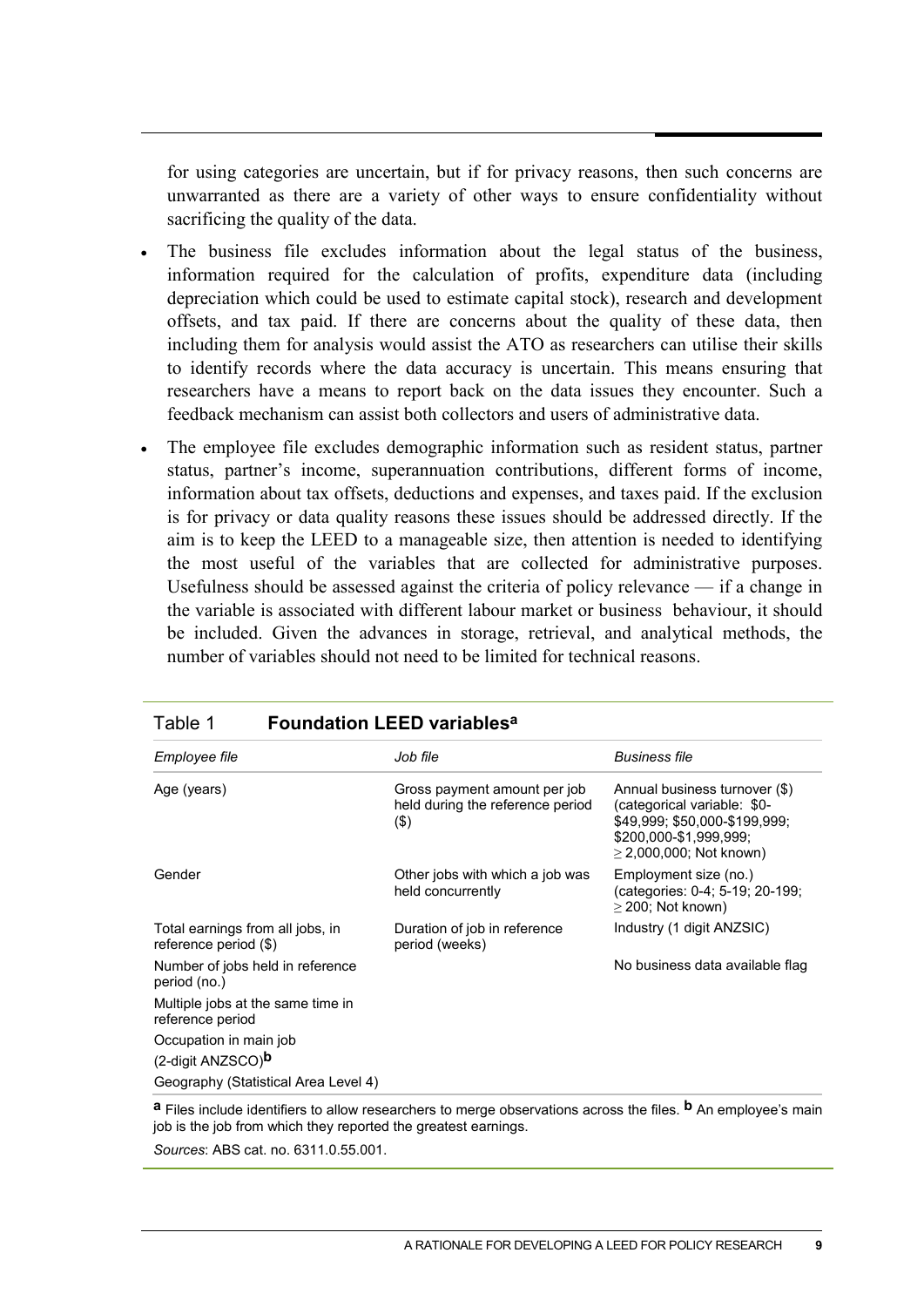## **How to make the Foundation LEED more policy relevant?**

Discussions were held internally at the Productivity Commission and with external interested parties to consider what is necessary to improve the policy relevance of the Foundation LEED. Arguably the most important variable missing from the Foundation LEED is the number of hours worked by employees in their respective jobs. Without this information it isn't possible to quantify labour inputs, making it very difficult to use the Foundation LEED for labour productivity analysis or to work out any measure of hourly wages or labour income. The challenge with including hours worked is that this data is not currently collected by the ATO. There are also a number of other variables that are highly desirable to make the Foundation LEED useful for policy analysis.

The Commission has compiled a list of possible improvements (table 2). In compiling this list, the Commission has drawn on internal expertise and on staff in a number of policy departments (attachment A). The list identifies the variables that are available from the current data sources, and data sources for additional variables that meet the criteria for policy usefulness. There are, no doubt, other variables that could be accessed and would prove useful, but this list is a good place to start.

There was a consensus among those consulted that it is imperative that the Foundation LEED be extended longitudinally. Even if additional variables cannot be added, having longitudinal data will facilitate analysis of transitions and the labour market effects of some policy changes. A historical dataset going back a decade would be very valuable, but failing this it is imperative for policy usefulness that the dataset be built over time as a longitudinal product.

The use of actual rather than categorical values for variables was also viewed as important. The Department of Industry, Innovation and Science, the Department of Employment and the Fair Work Commission supported retaining values rather than making ranges available. Not only are continuous variable more informative, but many policies apply thresholds on income or activity for access to a policy treatment, so actual values are required to be able to consider behaviour of employees and firms around these thresholds.

Other improvements to the Foundation LEED require access to further data, either by linking to other data sources or by conducting surveys that use the Foundation LEED as a sampling frame. Those consulted differed in the prioritisation of what they were interested in seeing in a developed LEED. However, there was substantial agreement about the need for a measure of 'hours worked' to be included, in order to:

- be able to calculate hourly wages
- better quantify labour inputs in productivity estimates (as opposed to using employee head counts or wage bills).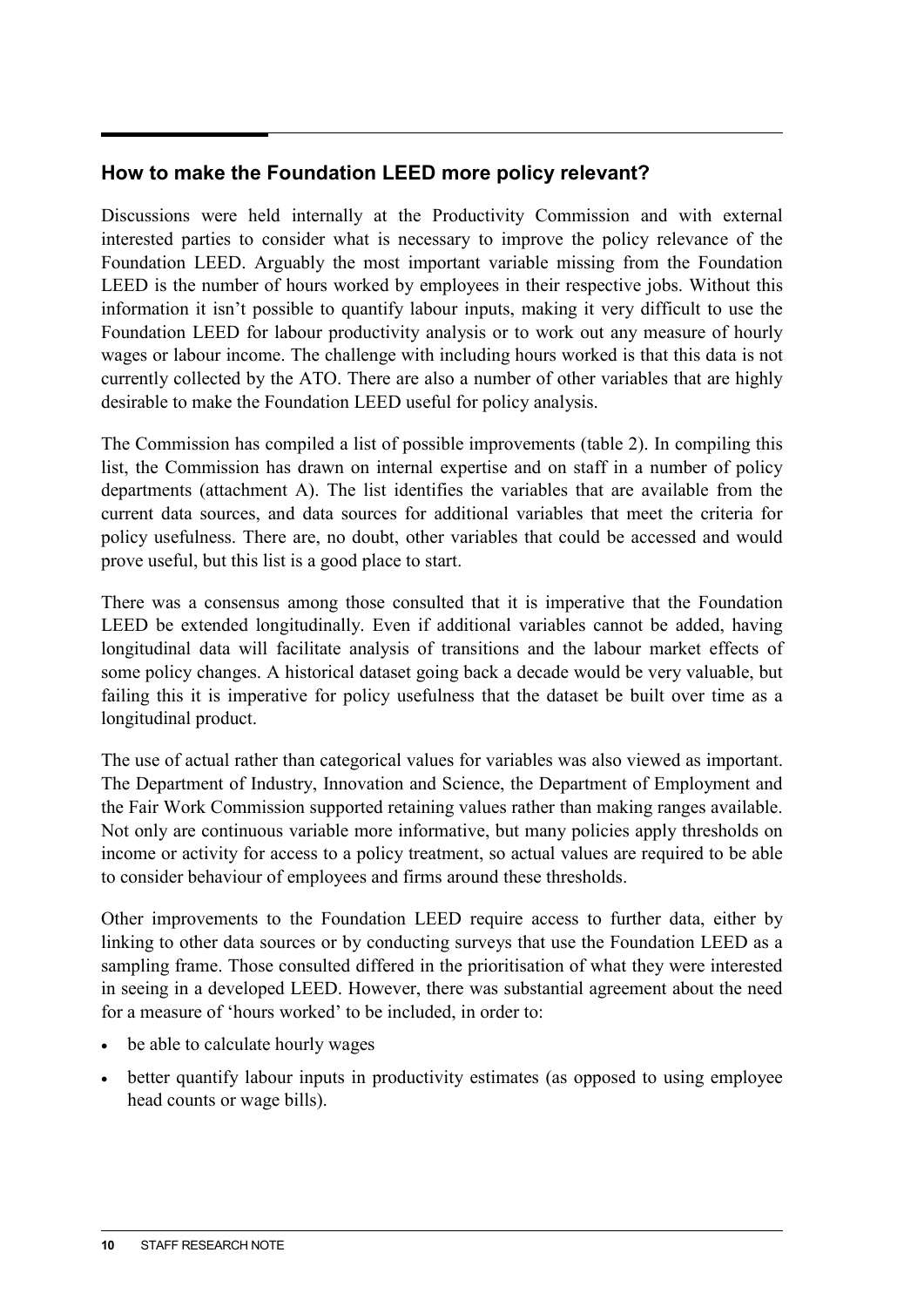It is possible that hours worked by employees will be routinely collected by the ATO in the future. The ATO is conducting a pilot program in 2017 to test the implementation of a Single Touch Payroll (STP) system (ATO 2015) (box 2). If STP were to report hours worked as part of the payroll data, this variable could be included in a future LEED.

| Table 2<br><b>Possible improvements to the Foundation LEED</b>                             |                                                                 |                                                                                                                                                                                                            |  |
|--------------------------------------------------------------------------------------------|-----------------------------------------------------------------|------------------------------------------------------------------------------------------------------------------------------------------------------------------------------------------------------------|--|
| Change                                                                                     | Possible data source                                            | Potential uses                                                                                                                                                                                             |  |
| Policy relevant and available from current sources                                         |                                                                 |                                                                                                                                                                                                            |  |
| Expand into longitudinal LEED                                                              | Existing ATO source data                                        | Policy evaluation; employee<br>mobility and transitions analysis;<br>job creation and destruction<br>analysis; industry-level time<br>series analyses; effect of skill<br>diversification on productivity. |  |
| Include more variables from ATO<br>source data, for example:                               | Existing ATO source data                                        |                                                                                                                                                                                                            |  |
| spousal income                                                                             |                                                                 | Information about household<br>income.                                                                                                                                                                     |  |
| superannuation contributions<br>÷                                                          |                                                                 | Information about expected<br>retirement incomes.                                                                                                                                                          |  |
| company debt                                                                               |                                                                 | Financing structure can relate to<br>labour market and firm outcomes.                                                                                                                                      |  |
| Policy relevant and available from other sources                                           |                                                                 |                                                                                                                                                                                                            |  |
| Educational attainment<br>(employee variable)                                              | HECS/FEE HELP data; or<br>employee survey.                      | Estimate returns to human<br>capital; productivity effects of<br>education; gender wage<br>differentials.                                                                                                  |  |
| Hours worked (employee<br>variable)                                                        | Survey (or single-touch payroll in<br>future)                   | Calculation of hourly wages;<br>labour productivity analysis;<br>returns to education identification<br>of low paid workers.                                                                               |  |
| Method of determining pay<br>(employee variable)                                           | Survey (or single-touch payroll in<br>future)                   | Estimate employment and<br>income effects of changes to<br>minimum wages and awards.                                                                                                                       |  |
| Transfer payments, job services<br>data (employee variable)                                | Link LEED with DSS Research<br>Evaluation Database <sup>a</sup> | Social policy and program<br>evaluation (eg. How effective is<br>job search assistance in helping<br>people to achieve ongoing/<br>meaningful employment?).                                                |  |
| Variable identifying new<br>companies that arise through<br>either mergers or acquisitions | Integrate with ASIC mergers and<br>acquisitions data            | Identify sources of business and<br>employment growth.                                                                                                                                                     |  |

**a** Personal income tax data is supplied to the ABS with a Scrambled Tax File Number (STFN), which uniquely identifies employees. The STFN is generated by the ATO before the PIT data is provided to the ABS. Deterministically linking the Foundation LEED data with other employee-level data would require that the ATO reproduce the STFN for these other data sources. Probabilistic linking of records is possible, but is likely to be less robust, and more expensive.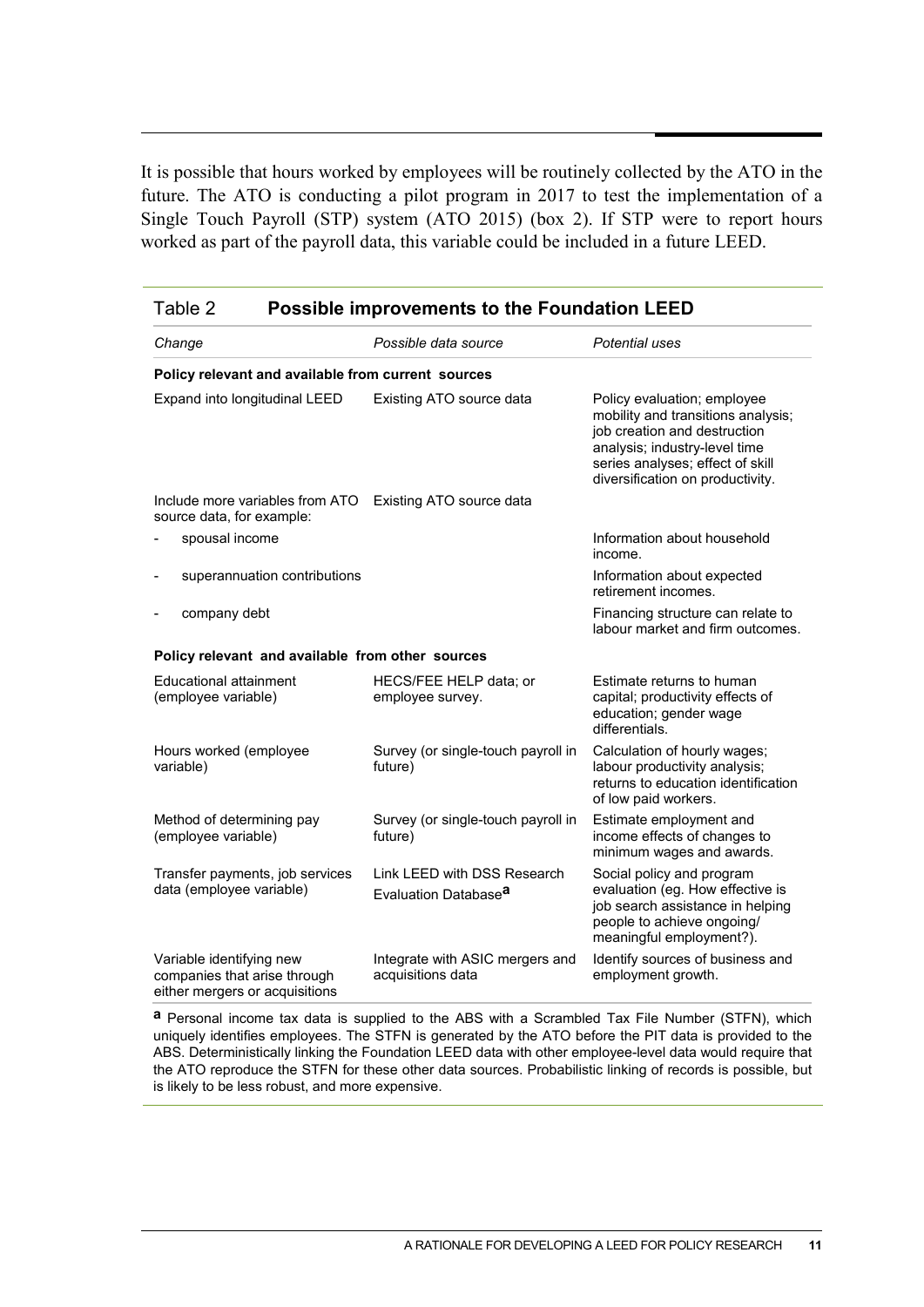## Box 2 **The potential of Single Touch Payroll**

The Single Touch Payroll (STP) initiative is a proposed reform to the way businesses report their tax and superannuation obligations to the ATO. By integrating tax and superannuation reporting with standard business reporting software, STP is expected to substantially reduce duplication and record-keeping requirements faced by businesses. In turn, this is expected to ultimately lead to real-time reporting of payroll data:

Under Single Touch Payroll, employers' accounting software will automatically report payroll information to the Australian Taxation Office (ATO) when employees are paid. (Billson 2015)

STP has tremendous potential as a source of employment-related data. As noted in the STP Regulation Impact Statement, the ABS has already recognised that STP could be used to identify turning points in the business cycle, and as a way of benchmarking employment survey data (ATO 2015, p. 30).

STP also offers opportunities to improve future iterations of an Australian LEED, given that it is closely linked to systems used to generate payslips for employees. Automated collection of payroll data raises the possibility that STP could be a valuable source of information about the hours individual employees work, whether they are casual or ongoing, and the industrial instruments by which their pay is set.

Other variables considered important on the employee side are as follows:

- A measure of highest educational attainment and skill would provide a measure of employee human capital. The HECS/FEE HELP data provides a source of this data for a substantial share of the workforce. A linked education-employment dataset has value in its own right as it supports assessment of the returns to public investments in tertiary education.
- Information about the method by which an individual's pay is determined would allow detailed examination of any association between the method of setting pay (such as, National Minimum Wage, Modern Award, Enterprise Agreement or Individual contract) and employee and firm outcomes. This would assist in the analysis of the employment effects of changes to the National Minimum Wage and to Modern Awards, as reflected in the Fair Work Commission's Annual Wage Review. Such information could assist in the design of future industrial relations policy. Information on the nature of wage setting could be integrated with ATO data collections in the future with the advent of STP (Billson 2015).
- Information about transfer payments (such as those included in the Research Evaluation Database<sup>6</sup>) would allow a better understanding of factors affecting transitions between welfare and employment. In particular, it would be useful to see how clients of job

 $\overline{a}$ 

<span id="page-13-0"></span><sup>6</sup> The Research Evaluation Database (RED) is a longitudinal administrative database drawn from the Centrelink client database and maintained by the Department of Employment. RED includes transfer payment records and a range of personal details for all Centrelink income support payment recipients since 1998. Background Paper 5 of the Commission Research Paper into Housing Assistance and Employment in Australian contains further detail on RED (PC 2015).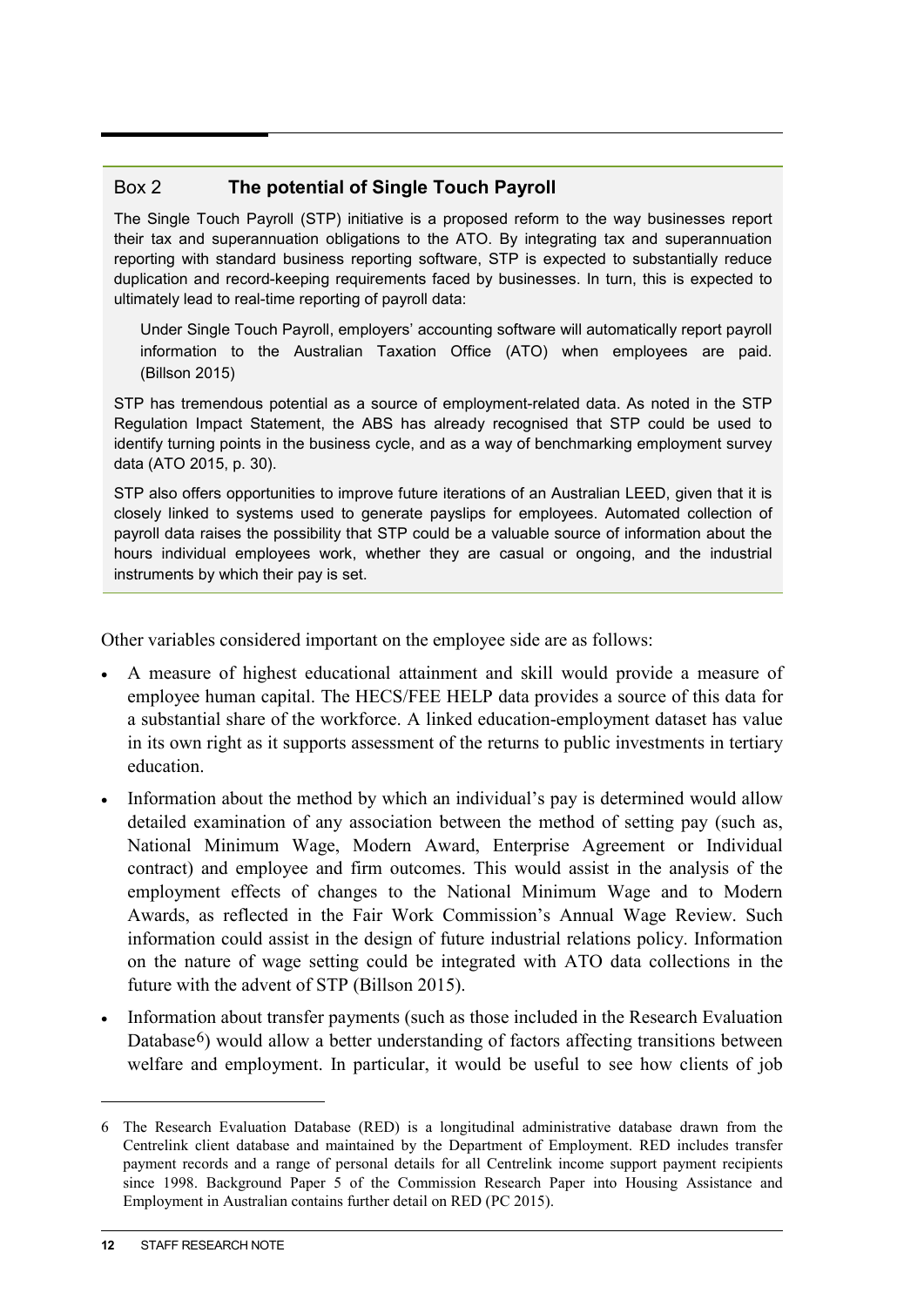search assistance services fare over time. This would allow the identification of circumstances when low paid employment serves as a 'stepping stone' to higher incomes, and when 'cycling' in and out of welfare payments is the result. A LEED would also allow the identification of the characteristics of firms where career progression is/is not occurring. It would be an ideal tool for evaluating the effectiveness of the current proposals to address youth unemployment through subsidised work placement schemes.

• Information about employer and employee superannuation contributions would facilitate the analysis of the effects of changes in superannuation policy on worker behaviour and expected retirement incomes.

On the employer side, more information about the dynamics of firm creation and destruction is considered important by DIIS. At present it is not possible to distinguish between new firms that are the result of mergers, acquisitions, spin-offs or franchises and those new firms that might challenge incumbents, or that are innovative start-ups. These distinctions would also assist in the identification of where new jobs are emerging in the economy.

Better use of the information already included in the EABLD would also improve the applications of the Foundation LEED. For example, the EABLD includes detailed information about investment. DIIS note however, that the EABLD does not include information about whether investment is financed by debt or equity. Further, Chien and Mayer (2015) note that the development of a measure of capital stock would be a useful addition.

In addition to developing the Foundation LEED by extending it longitudinally and expanding the number of variables included, it is important to make unit record data available to a broad set of researchers, including non-government researchers. Appropriate access requires that unit record data is made available in a secure manner that allows the datasets to be examined in a flexible way, as required by the researcher. Existing ABS data laboratory conditions where all outputs are vetted by ABS staff can facilitate this access. However, given the rapid progress of data analysis techniques in recent years, it is important that:

- the functionality of software not be limited beyond restrictions on networked communications.
- researchers be able to access open source software and user-written software libraries.

In allowing access to administrative data for research purposes other than those directly related to the administration of government programs or regulations, such as business taxes, agencies may face legislative barriers. However, the benefits of research that can look at policy questions in a more complete way, as is possible with a rich longitudinal LEED, go well beyond the specific program areas that collect the data. The data availability and use inquiry will be considering how best to address the legislative barriers to using administrative data for research purposes, as well as practical issues of extraction, compilation, curation and researcher access and use (PC 2016).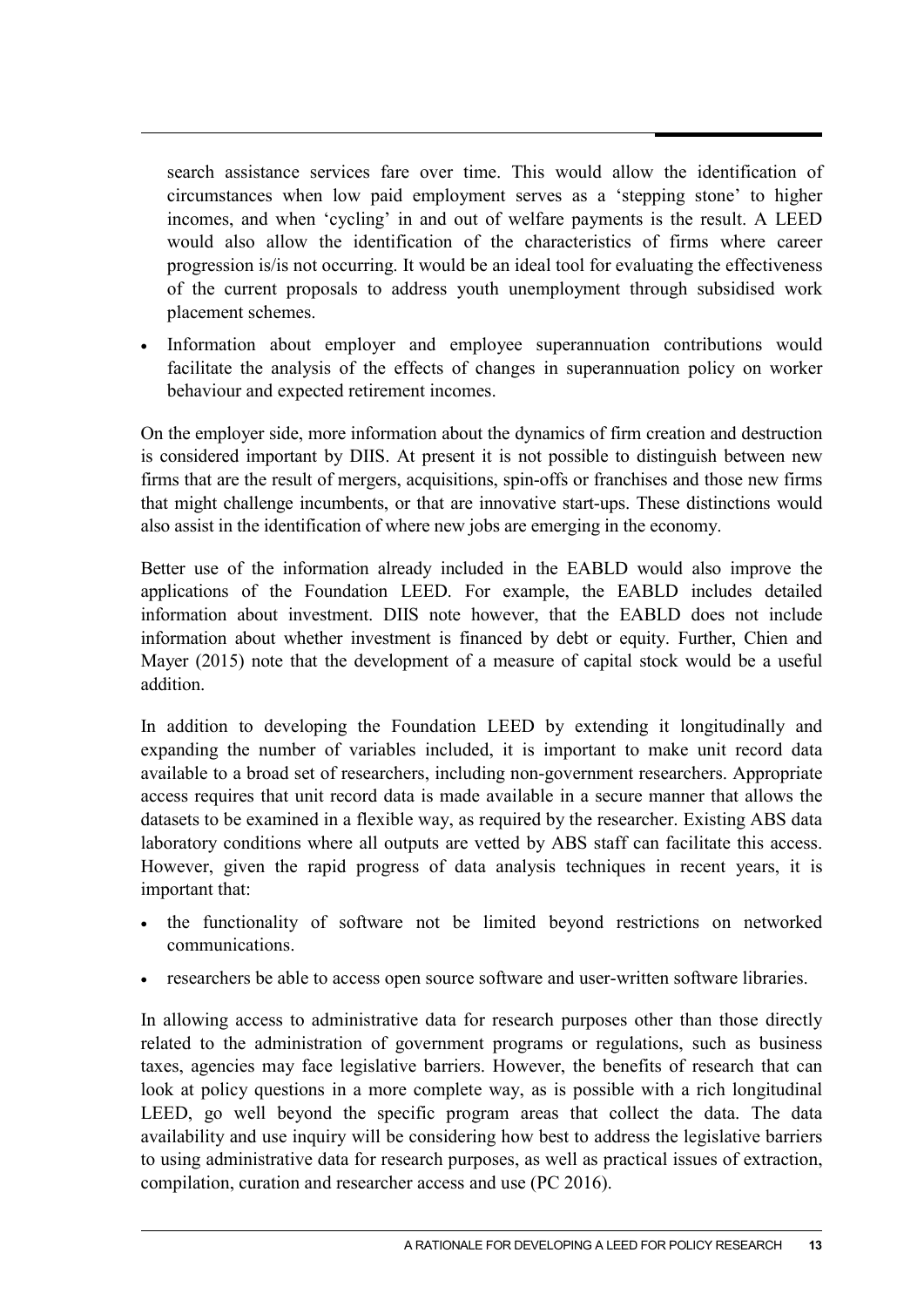# **Attachment A**

# **External consultations about improving linked employer-employee data**

| Name                                    | Organisation                                                   |
|-----------------------------------------|----------------------------------------------------------------|
| Dr. Luke Hendrickson                    | Department of Industry, Innovation and Science                 |
| Dr. Greg Connolly                       | Department of Employment                                       |
| Workplace and Economic Research Section | <b>Fair Work Commission</b>                                    |
| Prof. Mark Wooden                       | Melbourne Institute of Applied Economic and Social<br>Research |
| Prof. Elizabeth Webster                 | Centre for Transformative Innovation, Swinburne<br>University  |
| Vera Holenstein                         | Macroeconomic Conditions Division, The Treasury                |
| Marty Robinson                          | Social Policy Division, The Treasury                           |
| Matt Maloney                            | Tax Analysis Division, The Treasury                            |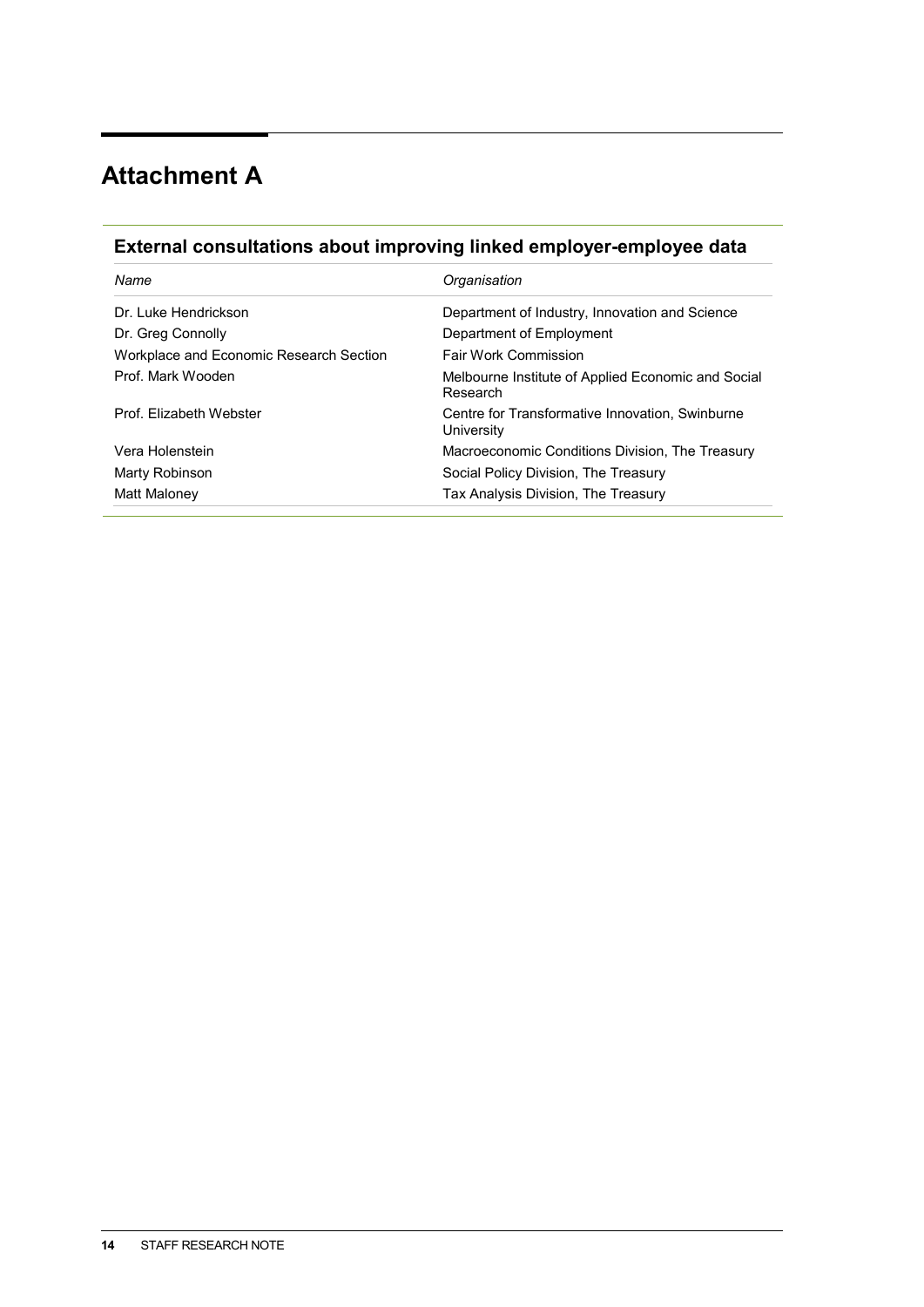# **References**

- Abowd, J.M. and Kramarz, F. 1999, 'The analysis of labor markets using matched employer-employee data', *Handbook of labor economics*, vol. 3, pp. 2629–2710.
- ABS (Australian Bureau of Statistics) 2015a, *Construction of Experimental Statistics on Employee Earnings and Jobs from Administrative Data, Australia, 2011-12*, ABS Cat. no 6311.0.
- —— 2015b, *Construction of the Expanded Analytical Business Longitudinal Database, 2001-02 to 2012-13*, ABS Cat. no 8171.0.0.
- Anderson, J.O., Lin, H.-S., Treagust, D.F., Ross, S.P. and Yore, L.D. 2007, 'Using Largescale Assessment Datasets for Research in Science and Mathematics Education: Programme for International Student Assessment (PISA)', *International Journal of Science and Mathematics Education*, vol. 5, no. 4, pp. 591–614.
- Andersson, F., Brown, C., Campbell, B., Chiang, H. and Park, Y. 2008, 'The effect of HRM practices and R&D investment on worker productivity', *The Analysis of Firms and Employees: Quantitative and Qualitative Approaches*, University of Chicago Press, pp. 19–43.
- ATO (Australian Taxation Office) 2015, *Regulation Impact Statement: Single Touch Payroll*, October, Canberra.
- Billson, The Hon. B. (Minister for Small Business) 2015, *Government moves to get Single Touch Payroll right*, Media release, http://bfb.ministers.treasury.gov.au/mediarelease/050-2015/ (accessed 26 May 2016).
- Bryson, A. and Forth, J. 2006, 'The policy relevance of linked employer-employee data', in Bryson, A., Forth, J. and Barber, C. (eds), *Making Linked Employer-Employee Data Relevant to Policy*, DTI Occasional Paper, Department of Trade and Industry, London, UK, pp. 1–8.
- Chien, C. H. and Mayer, A. 2015, *Use of a Prototype Linked Employer-Employee Database to Describe Characteristics of Productive Firms*, Research Paper, 14 May, ABS Cat. no. 1351.0.55.055.
- Cottini, E., Kato, T. and Westergaard-Nielsen, N. 2011, 'Adverse workplace conditions, high-involvement work practices and labor turnover: Evidence from Danish linked employer–employee data', *Labour Economics*, vol. 18, no. 6, pp. 872–880.
- FWC (Fair Work Commission) 2015, *Australian Workplace Relations Study (AWRS) - Provisional AWRS fieldwork report*, Fair Work Commission.
- Guest, R. and Stewart, H. 2011, 'The Age Dispersion of Workers and Firm Productivity: A Survey Approach', *Australian Journal of Labour Economics*, vol. 14, no. 1, p. 59.
- Haltiwanger, J.C., Lane, J.I. and Spletzer, J.R. 1999, 'Productivity differences across employers: The roles of employer size, age, and human capital', *The American Economic Review*, vol. 89, no. 2, pp. 94–98.